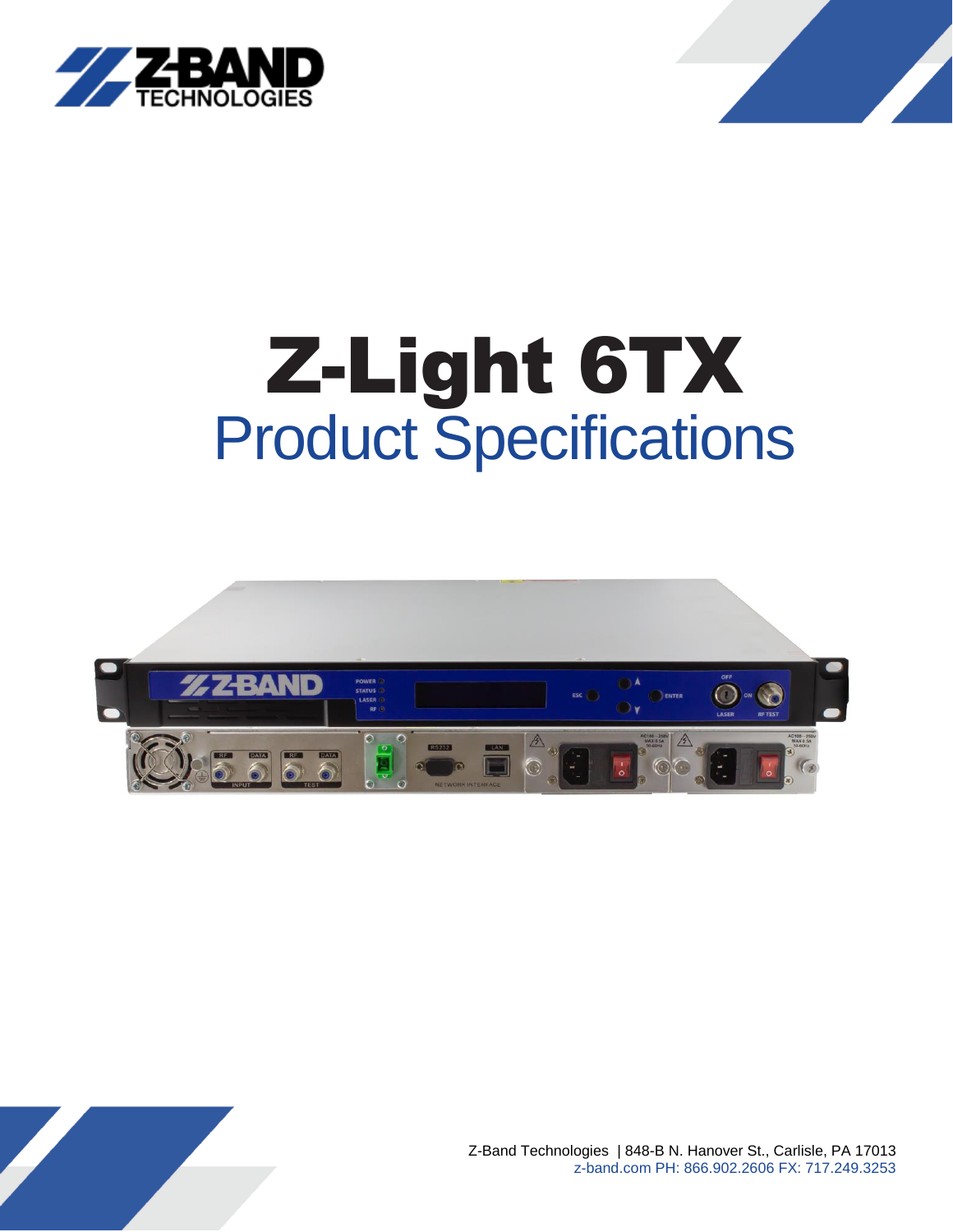## Z-Light 6TX Product Specifications

## **Product Description**

6 milliwatt optical transmitter, maximum optical split is 1x4

#### **Features**

- 6 mW output power in 1RU
- **Primarily used for TV video signals, digital TV signals & data signals transported over fiber**
- Powering by 90-250 VAC (50 to 60 Hz) or -48 VDC
- $1310 \pm 20$ nm wavelength
- High performance DFB direct modulated laser, advanced pre-distortion circuit & digital automatic processing techniques
- Microprocessor monitoring system automatically ensures excellent performance
- 45-550 MHz at levels from 5-20 dBmV (AGC/MGC)
- Electronic level setting & adjustments

## **Functional Schematic**